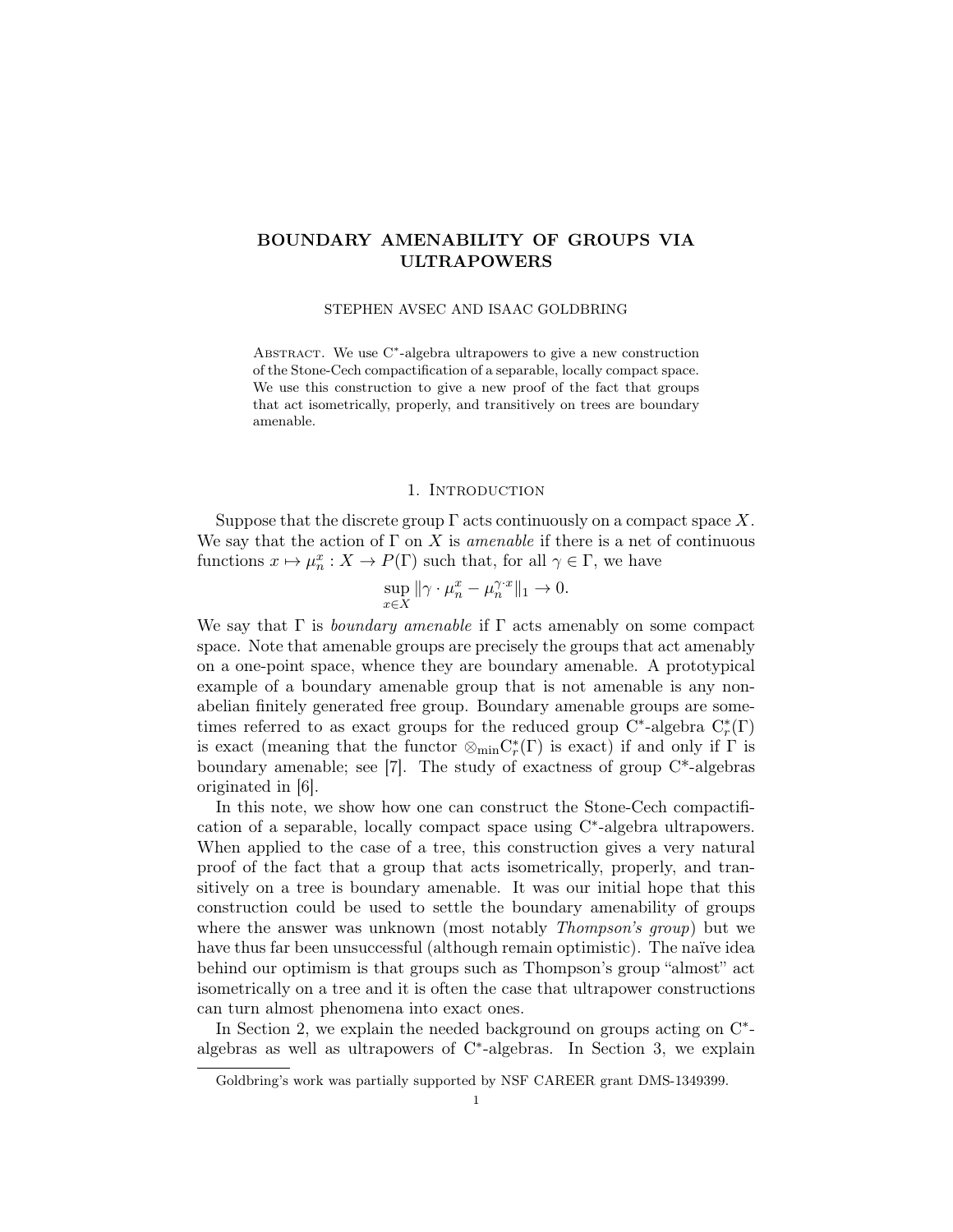our main construction in the general setting of separable, locally compact spaces. Finally, in Section 4 we use our construction to prove the boundary amenability of groups acting isometrically, properly, and transitively on trees. This is a well-known result; it was established in [3] that free group C\*-algebras have the completely bounded approximation property (CBAP). Later in [4] it was shown that the CBAP implies exactness of  $C^*$ -algebras.

#### 2. Preliminaries

2.1. Boundary amenability of groups acting on  $C^*$ -algebras. We will verify that certain groups act amenably on a compact space by checking that the group acts amenably on a unital abelian C<sup>\*</sup>-algebra as we now explain. Suppose that B is a unital C<sup>\*</sup>-algebra and that  $\Gamma$  acts on B. We consider the space  $C_c(\Gamma, B)$  of finitely supported functions  $\Gamma \to B$ .  $C_c(\Gamma, B)$  is naturally a ∗-algebra with respect to the convolution product

$$
(f * g)(\gamma) = \sum_{\gamma_1 \cdot \gamma_2 = \gamma} f(\gamma_1)(\gamma_1 \cdot g(\gamma_2))
$$

and involution

$$
f^*(\gamma) = \gamma \cdot f(\gamma^{-1})^*.
$$

We also view  $C_c(\Gamma, B)$  as a pre-Hilbert B-module with B-valued inner product  $\langle f, g \rangle_B = \sum_{\gamma \in \Gamma} f(\gamma)^* g(\gamma)$  and corresponding norm  $||f||_B := ||\langle f, f \rangle_B||^{-1/2}$ .

Recall also that an action of  $\Gamma$  on a compact space X induces an action of  $\Gamma$  on  $C(X)$  by  $(\gamma \cdot f)(x) := f(\gamma^{-1}x)$ .

Our approach to showing that groups are boundary amenable is via the following reformulation of amenable actions (see [5, Proposition 2.2]) and is originally due to [2].

**Fact 2.1.** The action  $G \sim X$  is amenable if and only if there exists a net  $T_i \in C_c(G, C(X))$  such that, for each  $\gamma \in \Gamma$  and each i, we have:

- (1)  $T_i(\gamma) \geq 0$ ;
- $(2)$   $\langle T_i, T_i \rangle_{C(X)} = 1;$
- (3)  $||T_i \delta_\gamma * T_i||_{C(X)} \to 0.$

In our proofs below, we will have an action of a group  $\Gamma$  on a unital, abelian  $C^*$ -algebra B and we will prove that there exist  $T_i \in C_c(\Gamma, B)$  satisfying the clauses  $(1)-(3)$  in the aforementioned fact. By Gelfand theory, B is isomorphic to  $C(X)$  for some compact space X. It remains to observe that Gelfand theory respects the group action, meaning that we obtain an induced action of Γ on X such that the corresponding action of Γ on  $C(X)$  "is" the corresponding action of  $\Gamma$  on  $B$ . Thus, our criterion for boundary amenability of a group is the following:

**Fact 2.2.** A group  $\Gamma$  is boundary amenable if and only if there is a unital, abelian  $C^*$ -algebra B and a net  $T_i \in C_c(G, B)$  such that, for each  $\gamma \in \Gamma$  and each i, we have:

(1)  $T_i(\gamma) \geq 0$ ;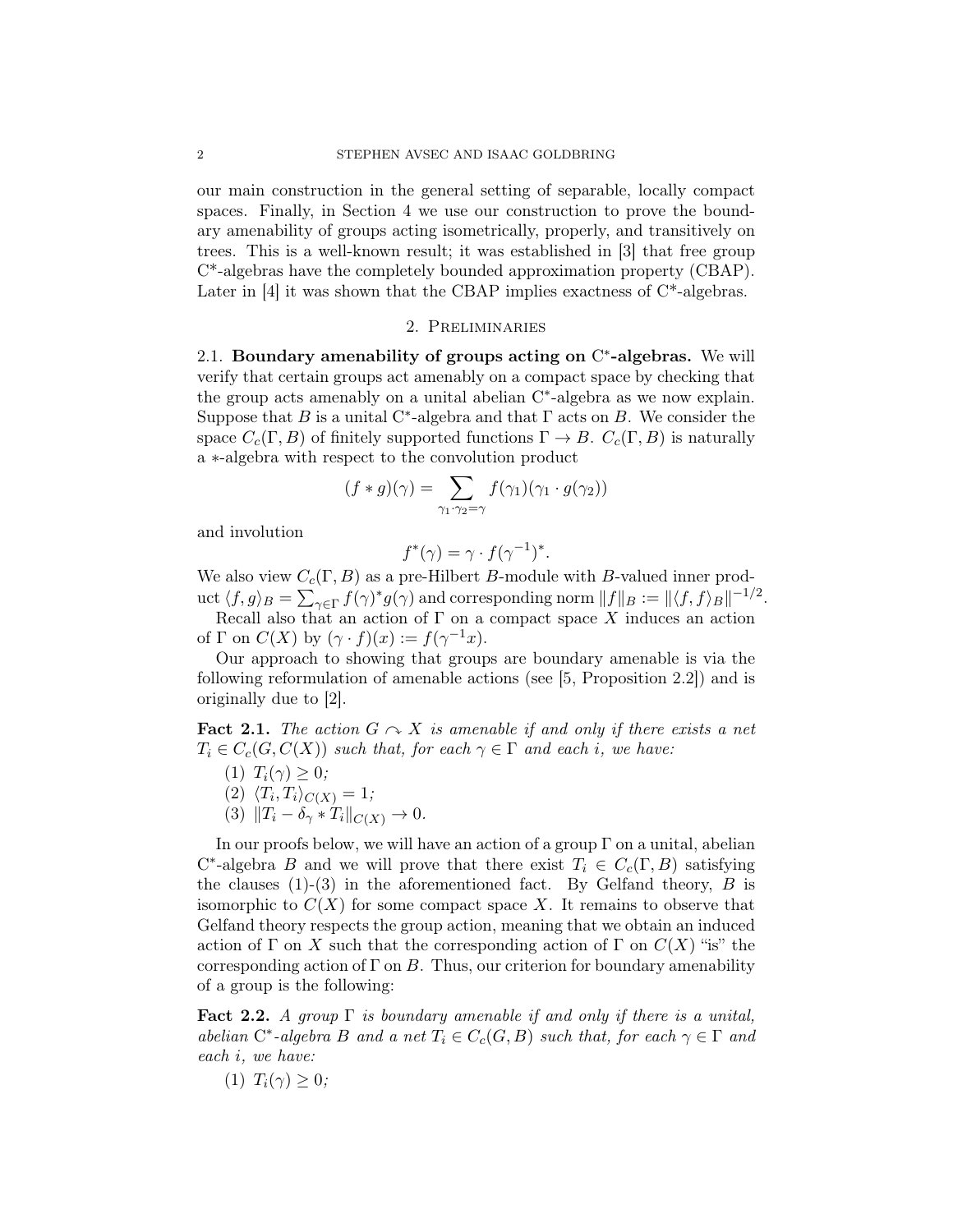- $(2)$   $\langle T_i, T_i \rangle_B = 1;$
- (3)  $||T_i \delta_\gamma * T_i||_B \to 0.$

2.2. Ultrapowers of  $C^*$  algebras. Recall that a nonprincipal ultrafilter  $\mathcal U$ on  $\mathbb N$  is a  $\{0,1\}$ -valued measure on all subsets of  $\mathbb N$  such that finite sets get measure 0. We usually identify a nonprincipal ultrafilter with its collection of measure 1 sets, whence we write  $A \in \mathcal{U}$  to indicate that A has measure 1. If  $P(n)$  is a property of natural numbers, we say that  $P(n)$  holds U-almost everywhere or that U-almost all n satisfy P if the set of n for which  $P(n)$ holds belongs to  $U$ . If  $(r_n)$  is a bounded sequence of real numbers, then the ultralimit of  $(r_n)$  with respect to U, denoted  $\lim_{n\downarrow} r_n$  or even  $\lim_{u \to n} r_n$ , is the unique real number r such that, for every  $\epsilon > 0$ , we have  $|r_n - r| < \epsilon$  $U$ -almost everywhere.

Suppose that A is a unital C<sup>\*</sup>-algebra and  $\mathcal U$  is a nonprincial ultrafilter on N. We can define a seminorm  $\lVert \cdot \rVert_{\mathcal{U}}$  on  $\ell^{\infty}(A)$  by setting  $\lVert (f_n) \rVert_{\mathcal{U}} := \lim_{\mathcal{U}} \lVert f_n \rVert$ . We set  $A^{\mathcal{U}}$  to be the quotient of  $\ell^{\infty}(A)$  by those elements of  $\|\cdot\|_{\mathcal{U}}$ -norm 0; we refer to  $A^{\mathcal{U}}$  as the *ultrapower of* A with respect to  $\mathcal{U}$ . It is well known that  $A^{\mathcal{U}}$  is once again a unital C<sup>\*</sup>-algebra. For  $(f_n) \in \ell^{\infty}(A)$ , we let  $(f_n)$ <sup>•</sup> denote its image in  $A^{\mathcal{U}}$ . The canonical *diagonal embedding*  $\Delta: A \to A^{\mathcal{U}}$  is given by  $\Delta(a) = (a)^\bullet$ .

### 3. The main construction

In this section, we consider a second countable, locally compact space  $X$ with fixed basepoint  $o \in X$ . It is well-known that X admits a compatible proper metric d (see  $[8,$  Theorem 2]), and we fix such a metric in the rest of this section. For  $r \in \mathbb{R}^{>0}$ , we set  $B(r)$  to be the closed ball of radius r around o.

We set  $A = C<sub>o</sub>(X)$ , the space of complex-valued continuous functions on X that vanish at infinity. For  $(f_n) \in \ell^{\infty}(A)$ , we say that  $(f_n)$  is Uequicontinuous on bounded sets if, for every  $r, \epsilon > 0$ , there is  $\delta > 0$  such that, for U-almost all n, we have for all  $s, t \in B(r)$  with  $d(s,t) < \delta$ , that  $|f_n(s) - f_n(t)| \leq \epsilon.$ 

Given any  $(f_n) \in \ell^{\infty}(A)$ , set  $f_{\mathcal{U}} : X \to \mathbb{C}$  by  $f_{\mathcal{U}}(t) := \lim_{\mathcal{U}} f_n(t)$ . Note that  $f_{\mathcal{U}}$  is a bounded function. The following lemma is quite routine and left to the reader.

**Lemma 3.1.** If  $(f_n)$  is U-equicontinuous on bounded sets, then  $f_{\mathcal{U}}$  is uniformly continuous on bounded sets.

**Lemma 3.2.** Suppose that  $(f_n)^{\bullet} = (g_n)^{\bullet}$  and  $(f_n)$  is U-equicontinuous on bounded sets. Then so is  $(g_n)$ .

*Proof.* Fix  $r, \epsilon > 0$ . Take  $\delta > 0$  that witnesses *U*-equicontinuity of  $(f_n)$ on  $B(r)$  for  $\epsilon/3$ . Then for U-almost all n, we have, for  $s, t \in B(r)$  with  $d(s,t) < \delta$ , that

$$
|g_n(s) - g_n(t)| \le 2||g_n - f_n|| + |f_n(s) - f_n(t)| \le \frac{2\epsilon}{3} + \frac{\epsilon}{3} = \epsilon.
$$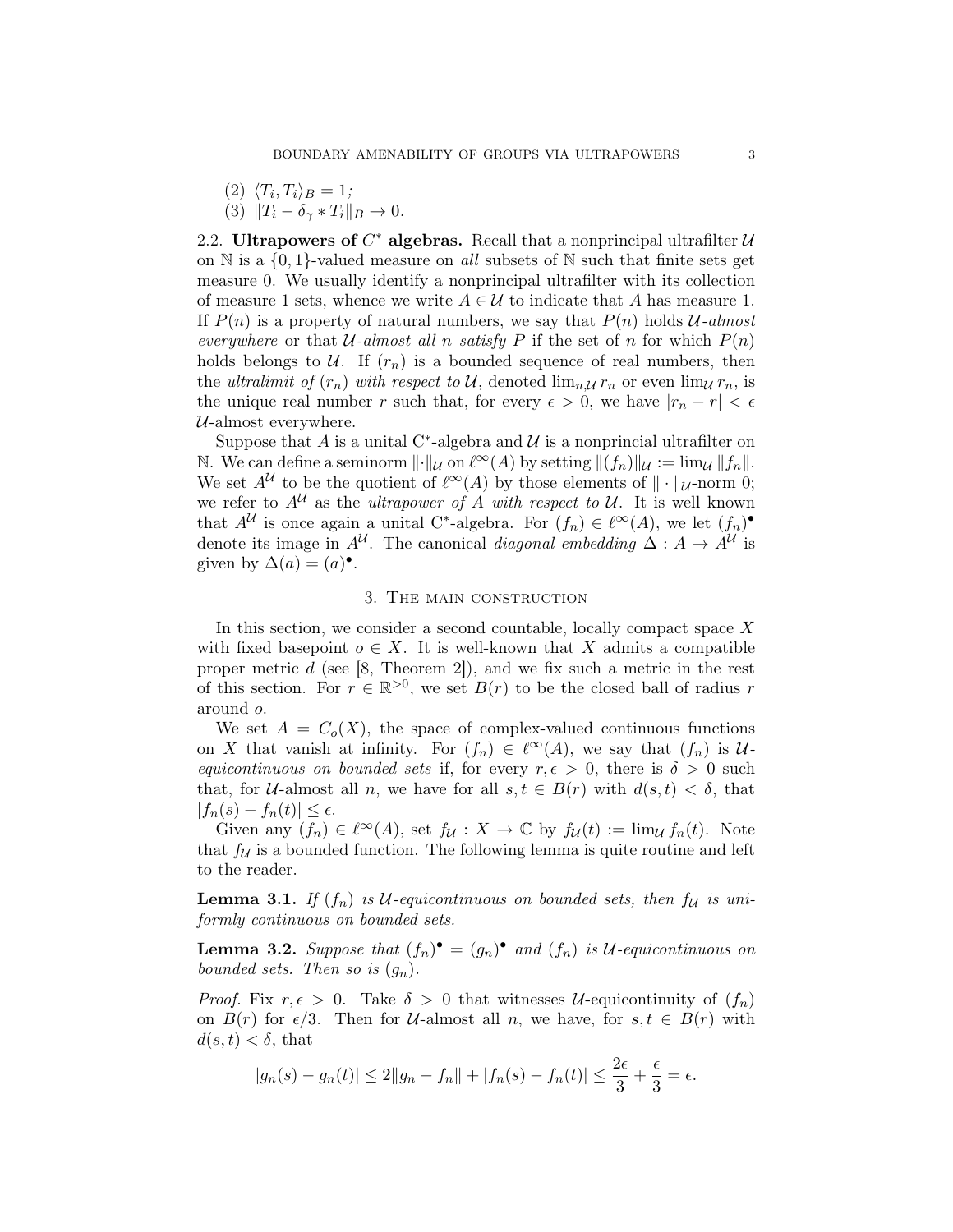The previous lemma allows us to consider the *continuous part of*  $A^U$ 

 $A^{c\mathcal{U}} := \{ (f_n)^{\bullet} \in A^{\mathcal{U}} : (f_n) \text{ is } \mathcal{U}\text{-equiv continuous on bounded sets} \}.$ 

## Lemma 3.3.

(1)  $A^{c\mathcal{U}}$  is a C<sup>\*</sup>-subalgebra of  $A^{\mathcal{U}}$ .  $(2) \Delta(A) \subseteq A^{cU}.$ 

*Proof.* For (1), it is clear that  $A^{c\mathcal{U}}$  is a \*-subalgebra of  $A^{\mathcal{U}}$ . We must show that  $A^{cU}$  is closed in  $A^{U}$ . Towards this end, suppose that  $(f_n^m)$  is a sequence in  $A^{cU}$  such that  $(f_n^m)^\bullet \to (h_n)^\bullet$  as  $n \to \infty$ . We need to show that  $(h_n)^\bullet \in$  $A^{cU}$ . Fix  $r, \epsilon > 0$ . Let  $\delta > 0$  be so that, if  $s, t \in B(r)$  and  $d(s, t) < \delta$ , then for U-almost all n, we have  $|f_n(s) - f_n(t)| < \frac{\epsilon}{3}$  $\frac{\epsilon}{3}$ . Choose  $m \in \mathbb{N}$  such that  $||(f_n^m)^{\bullet} - (h_n)^{\bullet}|| < \epsilon/3$ . Suppose that  $s, t \in B(r)$  are such that  $d(s, t) < \delta$ . Then we have that, for  $U$ -almost all n, that

$$
|h_n(s) - h_n(t)| \le 2||f_n^m - h_n|| + |f_n^m(s) - f_n^m(t)| \le \frac{2\epsilon}{3} + \frac{\epsilon}{3} = \epsilon.
$$

(2) follows from the fact that balls  $B(r)$  in X are compact, whence elements of A are uniformly continuous on such balls.  $\Box$ 

We now consider

$$
I := \{ (f_n)^{\bullet} \in A^{\mathcal{U}} : (\exists r_n \in \mathbb{R}) (\lim_{\mathcal{U}} r_n = +\infty \text{ and } f_n | B(o, r_n) \equiv 0) \}.
$$

It is clear from the definition that  $I \subseteq A^{cU}$ .

In the rest of this section, we fix continuous functions  $\chi_n : X \to \mathbb{R}$  such that:

(1)  $0 \leq \chi_n \leq 1$ ;

(2) 
$$
\chi_n(t) = 0
$$
 for  $t \in B(n)$ ;

(3)  $\chi_n(t) = 1$  when  $d(t, o) \geq n + 1$ .

### Proposition 3.4.

- (1) *I* is a closed ideal in  $A^{\mathcal{U}}$ .
- (2)  $A^{cU}/I$  is unital.
- (3)  $q \circ \Delta : A \rightarrow A^{cU}/I$  is injective, where  $q : A^{cU} \rightarrow A^{cU}/I$  is the canonical quotient map.
- (4)  $(q \circ \Delta)(A)$  is an essential ideal in  $A^{c\mathcal{U}}/I$ .

*Proof.* For (1), suppose  $(f_n)^\bullet$ ,  $(g_n)^\bullet \in I$ ,  $(h_n) \in A^{\mathcal{U}}$ , and  $\lambda \in \mathbb{C}$ . Suppose that  $f_n|B(r_n), g_n|B(s_n) \equiv 0$ , where  $\lim_{\mathcal{U}} r_n = \lim_{\mathcal{U}} s_n = 0$ . Then

$$
\lambda f_n|B(r_n), (f_n+g_n)|B(\min(r_n, s_n)), (f_n \cdot h_n)|B(r_n) \equiv 0;
$$

since  $\lim_{\mathcal{U}} \min(r_n, s_n) = \infty$ , we have  $\lambda f_n, f_n + g_n, f_n \cdot h_n \in I$  and I is an ideal.

We now prove that I is closed. Suppose that  $((f_n^m)^\bullet : m \in \mathbb{N})$  is a sequence from I such that  $\lim_m (f_n^m)^\bullet = (g_n)^\bullet$ ; we must show that  $(g_n)^\bullet \in I$ . Suppose that  $f_n^m | B(r_n^m) \equiv 0$  with  $\lim_{n,\mathcal{U}} r_n^m = \infty$  for each m. Fix  $k \in \mathbb{N}$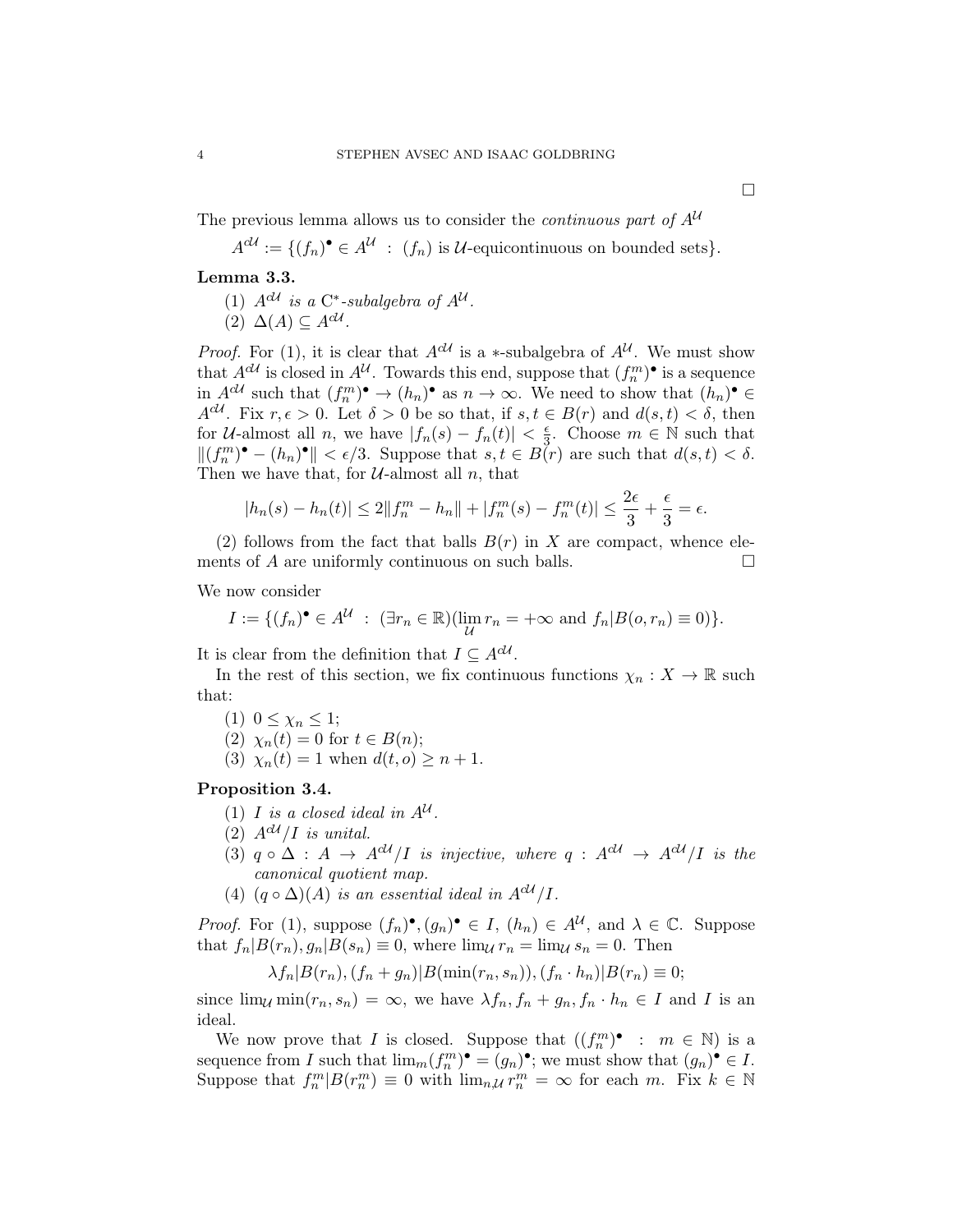and take  $m \in \mathbb{N}$  such that  $||(f_n^m)^{\bullet} - (g_n)^{\bullet}|| < \frac{1}{k}$  $\frac{1}{k}$ . For *U*-almost all *n* we have  $||f_n^m - g_n|| < \frac{1}{k}$  $\frac{1}{k}$  and  $r_n^m \geq k$ . Thus, if we set

$$
X_k := \{ n \in \mathbb{N} : n \ge k \text{ and } |g_n(t)| < \frac{1}{k} \text{ for } t \in B(k) \},\
$$

we have that  $X_k \in \mathcal{U}$ . For  $n \in \mathbb{N}$ , set  $l(n) := \max\{k \in \mathbb{N} : n \in X_k\}.$ Note that  $n \in X_k$  implies that  $l(n) \geq k$ , whence  $\lim_{n\downarrow l} l(n) = \infty$ . Define  $h_n := g_n \cdot \chi_{l(n)-1}$ . Note that  $(h_n)^\bullet \in I$ ; it remains to show that  $(g_n)^\bullet = (h_n)^\bullet$ . For  $n \in \mathbb{N}$ , we have  $||g_n - h_n|| \leq \sup_{t \in B(l(n))} |g_n(t)| \leq \frac{1}{l(n)}$ , whence

$$
||(g_n)^{\bullet} - (h_n)^{\bullet}|| = \lim_{\mathcal{U}} ||g_n - h_n|| \le \lim_{\mathcal{U}} \frac{1}{l(n)} = 0.
$$

For (2), consider any sequence  $(g_n) \in \ell^{\infty}(A)$  such that  $g_n \equiv 1$  on  $B(n)$ . (For example, take  $g_n := 1 - \chi_n$ .) We claim that  $q(g_n)$  is an identity for the larger algebra  $A^{\mathcal{U}}/I$ . Indeed, consider arbitrary  $q(f_n)^{\bullet} \in A^{\mathcal{U}}/I$ . Then  $f_n g_n - f_n$  vanishes on  $B(n)$ , whence  $(f_n g_n - f_n)$ <sup> $\bullet \in I$ </sup> and  $q(f_n g_n)$ <sup> $\bullet = q(f_n)$ <sup> $\bullet$ </sup>.</sup> For (3), suppose that  $(q \circ \Delta)(f) = 0$ . Then there is  $(g_n)^\bullet \in I$  such that  $\Delta(f) = (g_n)$ . Suppose that  $g_n | B(r_n) \equiv 0$  with  $\lim_{\mathcal{U}} r_n = \infty$ . Fix  $t \in X$ and  $\epsilon > 0$ . Then for *U*-almost all n, we have  $||f - g_n|| < \epsilon$  and  $t \in B(r_n)$ , whence  $|f(t)| < \epsilon$ . Since t and  $\epsilon$  were arbitrary, we have that  $f \equiv 0$ .

We now prove (4). We first show that  $(q \circ \Delta)(A)$  is an ideal in  $A^{cU}/I$ . Towards this end, fix  $f \in A$  and  $q((g_n)^\bullet) \in A^{c\mathcal{U}}/I$ ; we must show that  $q((fg_n)^{\bullet}) \in q(\Delta(A))$ . In fact, we will show that  $q((fg_n)^{\bullet}) = q(\Delta(fg_{\mathcal{U}}))$ . Recall that

$$
||q((fg_n)^{\bullet}) - q(\Delta(fg_{\mathcal{U}}))|| = \inf \{ \lim_{\mathcal{U}} ||fg_n - fg_{\mathcal{U}} - h_n|| \ : \ (h_n)^{\bullet} \in I \}.
$$

Set  $M := \sup_n ||g_n||$ . Fix  $\epsilon > 0$ . Fix  $m \in \mathbb{N}$  such that  $|f(t)| < \frac{\epsilon}{2M}$  when  $t \in B(m)^c$ . Let  $\delta > 0$  witness the U-equicontinuity of  $(g_n)$  on  $B(m)$  with respect to  $\frac{\epsilon}{3||f||}$  and fix a finite δ-net  $\{t_1, \ldots, t_k\}$  for  $B(m)$ . Fix  $U \in \mathcal{U}$ such that  $\{k \in \mathbb{N} : k \geq m\} \subseteq U$  and  $|g_n(t_i) - g_\mathcal{U}(t_i)| < \frac{\epsilon}{3!}$  $\frac{\epsilon}{3\|f\|}$  for  $i =$ 1,..., k and  $n \in U$ . For  $n \in U$ , define  $h_n \in A$  by  $h_n := (fg_n - fg_u)\chi_n$ . (Define  $h_n \in A$  for  $n \notin U$  in an arbitrary fashion). It suffices to show that  $\lim_{\mathcal{U}} ||fg_n - fg_{\mathcal{U}} - h_n|| \leq \epsilon$ . Suppose  $n \in U$ . First consider  $t \in B(m)$ . Then  $|fg_n(t) - fg_{\mathcal{U}}(t) - h_n(t)| = |fg_n(t) - fg_{\mathcal{U}}(t)|$ . Take i such that  $d(t, t_i) < \delta$ . Then, for  $U$ -almost all n, we have

$$
|g_n(t) - g_{\mathcal{U}}(t)| \leq |g_n(t) - g_n(t_i)| + |g_n(t_i) - g_{\mathcal{U}}(t_i)| + |g_{\mathcal{U}}(t_i) - g_{\mathcal{U}}(t)| \leq \frac{\epsilon}{\|f\|},
$$

whence  $|fg_n(t) - fg_\mathcal{U}(t)| \leq \epsilon$ . Now suppose that  $t \in B(m)^c \cap B(n+1)$ . Then  $|fg_n(t) - fg_\mathcal{U}(t) - h_n(t)| \leq |fg_n(t) - fg_\mathcal{U}(t)| < \epsilon$  by choice of m. If  $t \in B(n+1)^c$ , then  $fg_n(t) - fg_\mathcal{U}(t) - h_n(t) = 0$ . It follows that  $\lim_{\mathcal{U}} ||fg_n$  $fg_{\mathcal{U}} - h_n || \leq \epsilon$ , finishing the proof that  $(q \circ \Delta)(A)$  is an ideal in  $A^{c\mathcal{U}}$ .

We next show that  $(q \circ \Delta)(A)$  is an essential ideal in  $A^{cU}/I$ . Suppose that  $q(f_n)$   $\in A^{c\mathcal{U}}/I$  is such that  $q(f_n)$   $\cdot$   $q(a)$   $\bullet$  = 0 for all  $a \in A$ ; we must show that  $q(f_n)^\bullet = 0$ .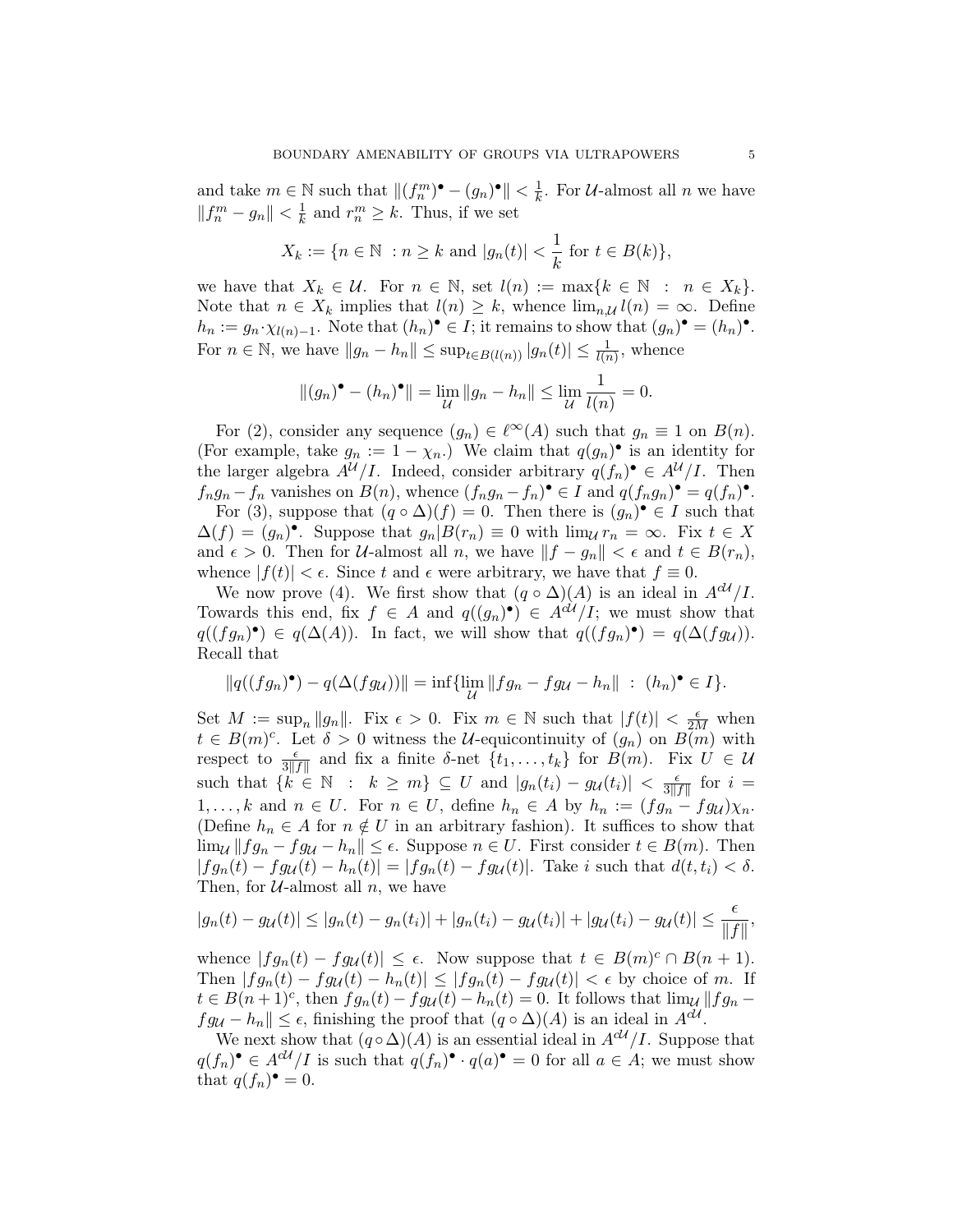Fix  $t \in X$ . Fix  $a \in A$  such that  $a(t) = 1$ . Then there is  $(g_n)^\bullet \in I$  such that  $\lim_{\mathcal{U}} ||f_n a - g_n|| = 0$ . For *U*-most *n*, we have  $t \in B(r_n)$ , where  $g_n$ vanishes on  $B(r_n)$ . It thus follows that

$$
\lim_{\mathcal{U}} |f_n(t)| \le \lim_{\mathcal{U}} ||f_n a - g_n|| = 0.
$$

Set

$$
U_k := \{ n \in \mathbb{N} : n \ge k \text{ and } |f_n(t)| \le \frac{1}{k} \text{ for } t \in B(k) \}.
$$

We claim that  $U_k \in \mathcal{U}$ . Fix  $\delta > 0$  that witnesses  $\mathcal{U}$ -equicontinuity of  $(f_n)$  on  $B(k)$  with respect to  $\frac{1}{2k}$ . Fix a finite  $\delta$ -net F for  $B(k)$ . Then for  $\mathcal{U}$ -most n,  $|f_n(t)| \leq \frac{1}{2k}$  for  $t \in F$ . Thus, given any  $s \in B(k)$  and taking  $t \in F$  such that  $d(s,t) < \delta$ , we have that  $|f_n(s)| \leq |f_n(s) - f_n(t)| + |f_n(t)| \leq \frac{1}{k}$  for U-most n.

For  $n \in \mathbb{N}$ , set  $l(n) := \max\{k \in \mathbb{N} : n \in U_k\}$ . For  $n \in U_k$ , we have  $l(n) \geq k$ , whence  $\lim_{\mathcal{U}} l(n) = \infty$ . Define  $h_n \in A$  by  $h_n = f_n \cdot \chi_{l(n)-1}$ . As above, we have that  $(h_n)^{\bullet} \in I$  and  $||f_n - g_n|| \leq \frac{1}{l(n)}$  whence  $\lim_{\mathcal{U}} ||f_n - g_n|| \leq$  $\lim_{\mathcal{U}} \frac{1}{l(x)}$  $\frac{1}{l(n)} = 0.$ 

Since  $q(\Delta(A))$  is an essential ideal in the unital C<sup>\*</sup>-algebra  $A^{c\mathcal{U}}/I$ , we see that  $\Sigma(A^{cU}/I)$  is a compactification of X, where  $\Sigma(A^{cU}/I)$  denotes the Gelfand spectrum of  $A^{cU}/I$ . It turns out that this compactification is indeed the Stone-Cech compactification of X. Recall that  $C_b(X)$  denotes the unital  $C^*$ -algebra of bounded, continuous, complex-valued functions on X and is natrually isomorphic to  $C(\beta X)$ , where  $\beta X$  denotes the Stone-Cech compactification of X.

**Proposition 3.5.** There is an isomorphism  $\Phi: A^{cU}/I \to C_b(X)$  such that  $\Phi(q(\Delta(a)) = a$  for all  $a \in A$ .

*Proof.* Define  $\Phi: A^{c\mathcal{U}} \to C_b(X)$  by  $\Phi((f_n)^{\bullet}) := f_{\mathcal{U}}$ . It is clear that  $\Phi$  is a \*-morphism. We next observe that  $\Phi$  is onto. Indeed, given  $f \in C_b(X)$  and  $n > 0$ , define  $f_n \in C_0(T)$  by  $f_n = (1 - \chi_n)f$ . Since f is bounded, we have that  $(f_n) \in \ell^{\infty}(A)$ . Since X is proper, f is uniformly continuous on bounded sets, whence  $(f_n)$  is U-equicontinuous on bounded sets, that is,  $(f_n)^{\bullet} \in A^{cU}$ . It is clear that  $\Phi((f_n)^{\bullet}) = f$ .

Now suppose that  $(f_n)^{\bullet} \in I$ . Then by the definition of I, we have that  $\Phi((f_n)^{\bullet}) = 0$ , so  $\Phi$  induces a surjection  $\Phi : A^{c\mathcal{U}}/I \to C_b(X)$ . Suppose now that  $\Phi((f_n)^{\bullet}) = 0$ . For each  $n > 0$ , define a function  $g_n \in A$  by  $g_n = f_n \chi_{n-1}$ . It is clear that  $(g_n)$   $\in I$ . Since  $\lim_{\mathcal{U}} f_n(t) = 0$  for all  $t \in X$ and  $||f_n - g_n|| \leq \max_{t \in B(o,n)} |f_n(t)|$ , it follows that  $(f_n)^\bullet = (g_n)^\bullet$ , whence  $(f_n)$   $\bullet \in I$ , thus proving that  $\Phi: A^{\mathcal{U}}/I \to C_b(X)$  is an isomorphism.

Finally, it is clear from the definition of  $\Phi$  that  $\Phi(q(\Delta(a)) = a$  for all  $a \in A$ .

From now on, we set  $B := (A^{c\mathcal{U}}/I)/((q \circ \Delta)(A))$ , a unital C<sup>\*</sup>-algebra, and let  $r : A^{\mathcal{U}} \to B$  denote the composition of q with the quotient map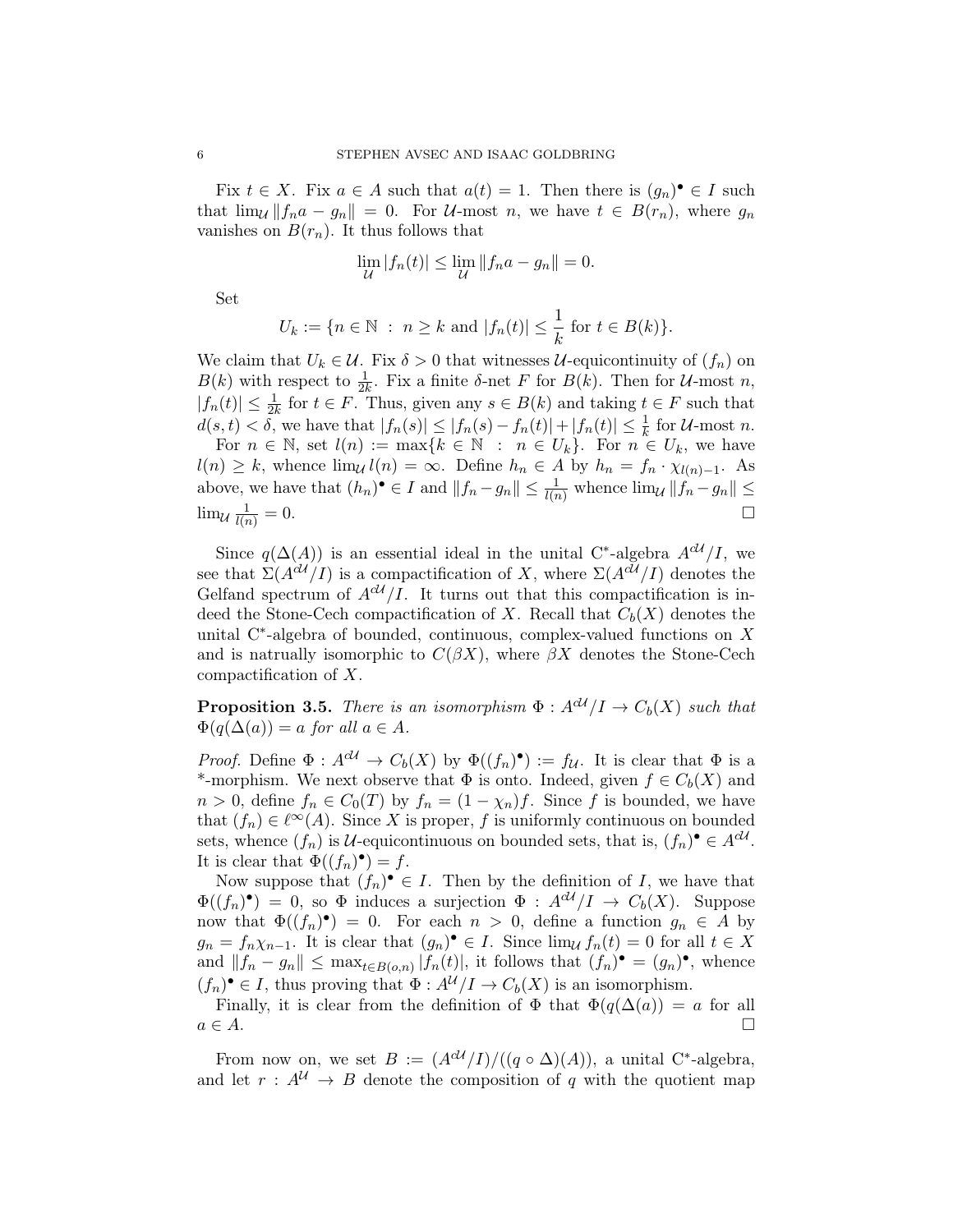$A^{c\mathcal{U}}/I \to B$ . Note that by the previous proposition,  $B \cong C(X^*)$ , where  $X^*$ denotes the *Stone-Cech remainder*  $\beta X \setminus X$  of X.

We now introduce a group action into the picture:

**Lemma 3.6.** Suppose that  $\Gamma$  acts isometrically on X.

- (1) The induced action of  $\Gamma$  on A further induces an action of  $\Gamma$  on  $A^{\mathcal{U}}$ by  $\gamma \cdot (f_n)^{\bullet} := (\gamma \cdot f_n)^{\bullet}.$
- (2) Both  $A^{cU}$  and I are invariant under the action of  $\Gamma$  on  $A^{U}$  from (1).

*Proof.* For (1), we need to verify that, for  $(f_n), (g_n) \in \ell^{\infty}(A)$ , if  $\lim_{\mathcal{U}} || f_n$  $g_n|| = 0$ , then  $\lim_{\mathcal{U}} ||\gamma \cdot f_n - \gamma \cdot g_n|| = 0$ . However, this follows from the easy check that  $\|\gamma \cdot f_n - \gamma \cdot g_n\| = \|f_n - g_n\|$  for each n.

We now prove (2). The fact that  $A^{cU}$  is invariant under the action of  $\Gamma$ follows from the fact that  $\Gamma$  acts by isometries and thus takes bounded sets to bounded sets. We now prove that  $I$  is invariant under the action of  $\Gamma$ . Consider  $\gamma \in \Gamma$  and  $(f_n)^{\bullet} \in I$ ; we must show that  $(\gamma \cdot f_n)^{\bullet} \in I$ . Suppose that  $f_n|B(o,r_n) \equiv 0$  where  $\lim_{\mathcal{U}} r_n = \infty$ . Set  $k := d(\gamma^{-1} \cdot o, o)$ . Then for  $r_n > k$ , we have that  $(\gamma \cdot f_n)|B(o, r_n - k) \equiv 0$ : if  $t \in B(o, r_n - k)$ , then

$$
d(\gamma^{-1}t, o) \le d(\gamma^{-1}t, \gamma^{-1}o) + d(\gamma^{-1}o, o) = d(t, o) + k \le r_n,
$$

whence  $f_n(\gamma^{-1}t) = 0$ . Since  $r_n > k$  for U-almost all n and  $\lim_u r_n - k = \infty$ , it follows that  $(\gamma \cdot f_n)^{\bullet} \in I$ .  $\bullet \in I.$ 

By the previous lemma, we have an induced action of  $\Gamma$  on  $A^{cU}/I$  by setting  $\gamma \cdot q(f_n)$  :=  $q(\gamma \cdot f_n)$ , whence we also get an action of  $\Gamma$  on  $B$  by setting  $\gamma \cdot r(f_n)$ <sup> $\bullet$ </sup> :=  $r(\gamma \cdot f_n)$ <sup> $\bullet$ </sup>.

### 4. Groups acting properly and isometrically on a tree

In this section, our locally compact space is simply a tree  $T$  given the usual path metric, namely  $d(x, y) =$  the length of the shortest path connecting x and y. In this case,  $A^{d\mathcal{U}} = A^{\mathcal{U}}$ . We further suppose that  $\Gamma \curvearrowright T$  properly, isometrically and transitively. (Recall that the action is proper if the map  $(g, t) \mapsto (gt, t) : G \times T \to T \times T$  is proper, meaning that inverse images of compact sets are compact.) In this case,  $\text{Stab}(o)$  is finite, say of cardinality m. For a point  $t \in T$ , we let  $x_{[o,t]}$  denote the geodesic segment connecting o and t.

**Theorem 4.1.** If  $\Gamma$  acts properly, transitively, and isometrically on a simplicial tree T, then  $\Gamma$  is exact.

*Proof.* For  $t \in T$  and  $i \in \mathbb{N}$ , set

 $X(i, t) := \{ \gamma \in \Gamma \; : \; \gamma \cdot o \in B(i) \text{ and } \gamma \cdot o \in x_{[o,t]} \}$ 

and  $x(i,t) = |X(i,t)|^{-1/2}$ . Note that  $x(i,t) = (m \cdot \min(i, d(o,t)))^{-1/2}$ . Define  $T_i^{(n)}$  $i^{(n)}:\Gamma\to A$  by

$$
T_i^{(n)}(\gamma)(t) = \begin{cases} x(i,t) & \text{if } t \in B(2n) \text{ and } \gamma \in X(i,t); \\ 0 & \text{otherwise.} \end{cases}
$$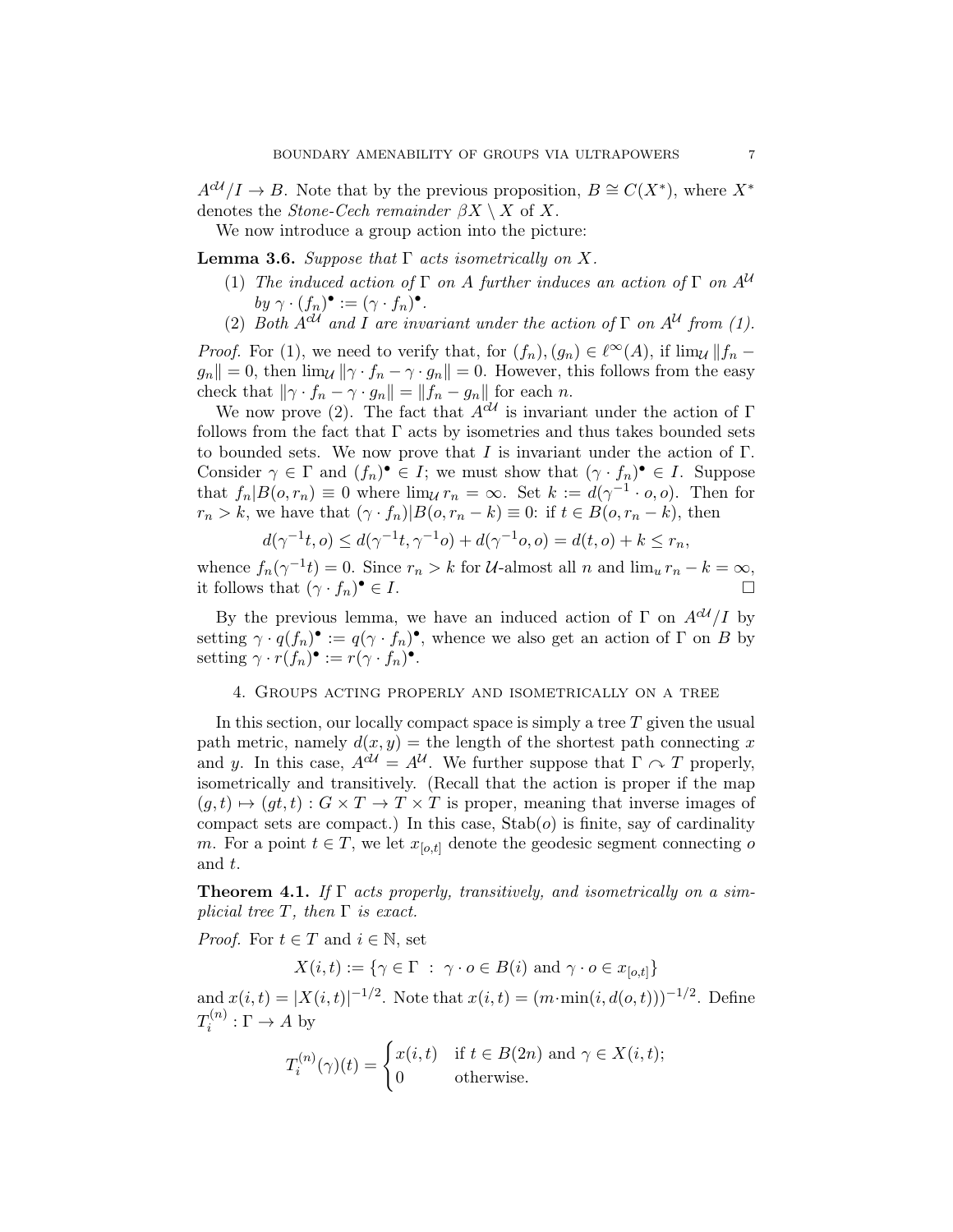Now define  $T_i : \Gamma \to B$  by  $T_i(\gamma) := r((T_i^{(n)})$  $i^{(n)}(\gamma)$ <sup>•</sup>). We claim that these functions satisfy the criteria of Fact 2.2, whence the action of  $\gamma$  on  $X^*$  is amenable.

Certainly each  $(T_i^{(n)}$  $i^{(n)}(\gamma)$ <sup>•</sup> is a positive element of  $A^{\mathcal{U}}$ ; since r is a C<sup>\*</sup>algebra homomorphism, we have that each  $T_i(\gamma) \geq 0$  in B.

We now verify that  $\langle T_i, T_i \rangle_B = 1_B$ ; in other words, we must show that  $\sum_{\gamma \in \Gamma} T_i(\gamma)^2 = 1_B$ . First observe that there is a finite  $\Gamma_i \subseteq \Gamma$  such that  $\sum_{\gamma \in \Gamma} T_i^{(n)}$  $\sum_{i=1}^{\gamma(n)}(\gamma)^2 = \sum_{\gamma\in\Gamma_i}T_i^{(n)}$  $\chi_i^{(n)}(\gamma)^2 = \chi_{B(2n)}$ . Since  $(\chi_{B(2n)})^{\bullet} + I$  is the unit of  $A^{\mathcal{U}}/I$ , it follows that  $r((\chi_{B(2n)})^{\bullet})$  is the identity of B. Now compute:

$$
\sum_{\gamma \in \Gamma} T_i(\gamma)^2 = \sum_{\gamma \in \Gamma_i} T_i(\gamma)^2
$$
\n
$$
= \sum_{\gamma \in \Gamma_i} (r((T_i^{(n)}(\gamma))^{\bullet})^2)
$$
\n
$$
= \sum_{\gamma \in \Gamma_i} r(((T_i^{(n)}(\gamma))^{\bullet})^2)
$$
\n
$$
= r(\sum_{\gamma \in \Gamma_i} ((T_i^{(n)}(\gamma))^{\bullet})^2))
$$
\n
$$
= r(\sum_{\gamma \in \Gamma_i} ((T_i^{(n)}(\gamma))^2)^{\bullet}))
$$
\n
$$
= r((\sum_{\gamma \in \Gamma_i} T_i^{(n)}(\gamma)^2)^{\bullet})
$$
\n
$$
= r((\chi_{B(o,2n)})^{\bullet})
$$
\n
$$
= 1_B.
$$

It remains to prove that, for each  $\gamma_1 \in \Gamma$ , we have  $\lim_{i\to\infty} ||T_i-\delta_{\gamma_1} *T_i||_B =$ 0. It is straightforward to compute that  $\delta_{\gamma_1} * T_i = \gamma_1 \cdot T_i(\gamma_1^{-1} \gamma)$ . It follows that  $||T_i - \delta_{\gamma_1} * T_i||_B^2$  is equal to

$$
\|\sum_{\gamma \in \Gamma} (T_i(\gamma)^2 + (\gamma_1 \cdot T_i(\gamma_1^{-1}\gamma))^2 - 2T_i(\gamma)\gamma_1 \cdot T_i(\gamma_1^{-1}\gamma))\|.
$$
 (†)

Now  $\gamma_1 T_i^{(n)}$  $T_i^{(n)}(\gamma_1^{-1}\gamma)(t) = T_i^{(n)}$  $\gamma_i^{(n)}(\gamma_1^{-1}\gamma)(\gamma_1^{-1}(t))$ , which is only nonzero if: (1)  $\gamma_1^{-1}t \in B(2n);$ (2)  $\gamma_1^{-1} \gamma \cdot o \in B(i);$ (3)  $\gamma_1^{-1} \gamma \cdot o \in x_{[o, \gamma_1^{-1} t]}.$ 

Also notice that  $\sum_{\gamma \in \Gamma} (\gamma_1 \cdot T_i^{(n)}$  $(\gamma_1^{(n)}(\gamma_1^{-1}\gamma))^2 = \chi_{\gamma_1 \cdot B(2n)}$ , so (†) equals

$$
||r(\chi_{B(2n)})^{\bullet} + r(\chi_{\gamma_1 B(2n)})^{\bullet} - 2\sum_{\gamma \in \Gamma} (T_i^{(n)}(\gamma)\gamma_1 \cdot T_i^{(n)}(\gamma_1^{-1}\gamma))^{\bullet})||_B,
$$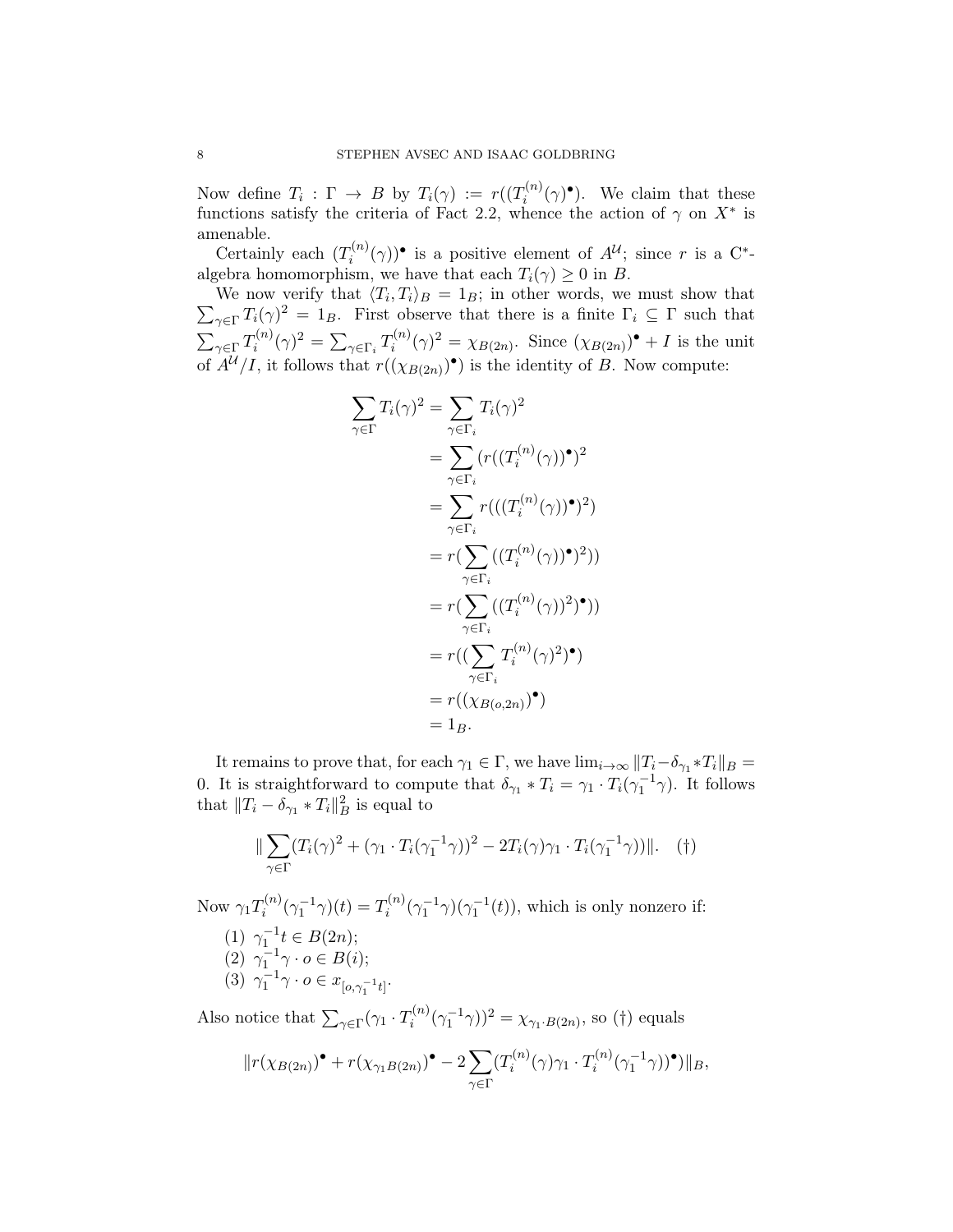which in turn equals

$$
\inf \{ \lim_{n,\mathcal{U}} \|\chi_{B(2n)} + \chi_{\gamma_1 \cdot B(2n)} - 2 \sum_{\gamma \in \Gamma} T_i^{(n)}(\gamma) \gamma_1 \cdot T_i^{(n)}(\gamma_1^{-1} \gamma)) - g_n - a \|\}, \quad (\dagger \dagger)
$$

where  $(g_n)$ <sup>•</sup> ranges over I and a ranges over A. Set

$$
a(t) = \left( (\chi_{B(2n)} + \chi_{\gamma_1 \cdot B(2n)} - 2 \sum_{\gamma \in \Gamma} T_i^{(n)}(\gamma) \gamma_1 \cdot T_i^{(n)(\gamma_1^{-1}\gamma)} ) \cdot \chi_{B(i) \cup \gamma_1 \cdot B(i)} \right)^\bullet.
$$

 $a(t)$  is certainly an element of A since  $B(i) \cup \gamma_1 \cdot B(i)$  is compact. Set  $g_n(t) = \chi_{B(2n)\triangle \gamma_1 \cdot B(2n)}$ . Finally set

$$
O(i, n) = (B(2n) \cap \gamma_1 \cdot B(2n)) \setminus (B(i) \cup \gamma_1 \cdot B(i)).
$$

Then  $a \in A$ ,  $(g_n)$ <sup> $\bullet \in I$ </sup> (as  $g_n | B(n) \equiv 0$ ) and the value in (††) is bounded by

$$
\lim_{n,\mathcal{U}} \sup_{t \in O(i,n)} |2 - 2 \sum_{\gamma \in \Gamma} T_i^{(n)}(\gamma) \gamma_1 \cdot T_i^{(n)}(\gamma_1^{-1} \gamma)(t)|. \quad (\dagger \dagger \dagger)
$$

Let  $Z(i, t)$  be the set

$$
\{\gamma \in \Gamma \ : \ \gamma \cdot o \in B(i), \gamma \cdot o \in x_{[o,t]}, \gamma_1^{-1}\gamma \cdot o \in B(i), \gamma_1^{-1}\gamma \cdot o \in x_{[o,\gamma_1^{-1}t]}\}.
$$

Set  $k := d(\gamma_1 \cdot o, o)$ . For *n* sufficiently large and for  $t \in O(i, n)$ , we have  $|Z(i, t)| \ge m(i - k + 1)$  and  $2\sum_{\gamma \in \Gamma} (T_i^{(n)})$  $T_i^{(n)}(\gamma)\gamma_1\cdot T_i^{(n)}$  $a_i^{(n)}(t) \ge 2 \frac{m(i-k+1)}{mi}$ , whence the quantity appearing in  $(\dagger \dagger \dagger)$  is bounded above by  $2 - 2 \frac{m(i-k+1)}{mi}$ , which goes to 0 as  $i \to \infty$  as desired.

#### **REFERENCES**

- [1] C. Anantharaman-Delaroche, Amenability and exactness for groups, group actions, and operator algebras, notes from ESI special semester on amenability, available at http://cel.archives-ouvertes.fr/docs/00/36/03/90/PDF/ESI-Cours.pdf.
- [2] C. Anantharaman-Delaroche, Amenability and Exactness for Dynamical Systems and their C\*-Algebras. Trans. Amer. Math. Soc. 2002
- [3] U. Haagerup, An example of a nonnuclear C\*-algebra, which has the metric approximation property, Invent. Math. 1979
- [4] U. Haagerup and J. Kraus, Approximation properties for group  $C^*$ -algebras and group von Neumann algebras, Trans. Amer. Math. Soc. 1994
- $[5]$  D. Kerr,  $C^*$ algebras and topological dynamics: finite approximation and paradoxicality, Barcelona lecture notes, available at http://www.math.tamu.edu/ kerr/barcelona19-1.pdf.
- [6] E. Kirchberg, On non-semisplit extensions, tensor products and exactness of group  $C^*$ -algebras., Invent. Math. 1993
- [7] N. Ozawa, Amenable actions and applications, International Congress of Mathematicians. Vol. II, 1563-1580.
- [8] H.E. Vaughan, On locally comapct metrisable spaces, Bull. Amer. Math. Soc. 43 (1937), 532-535.